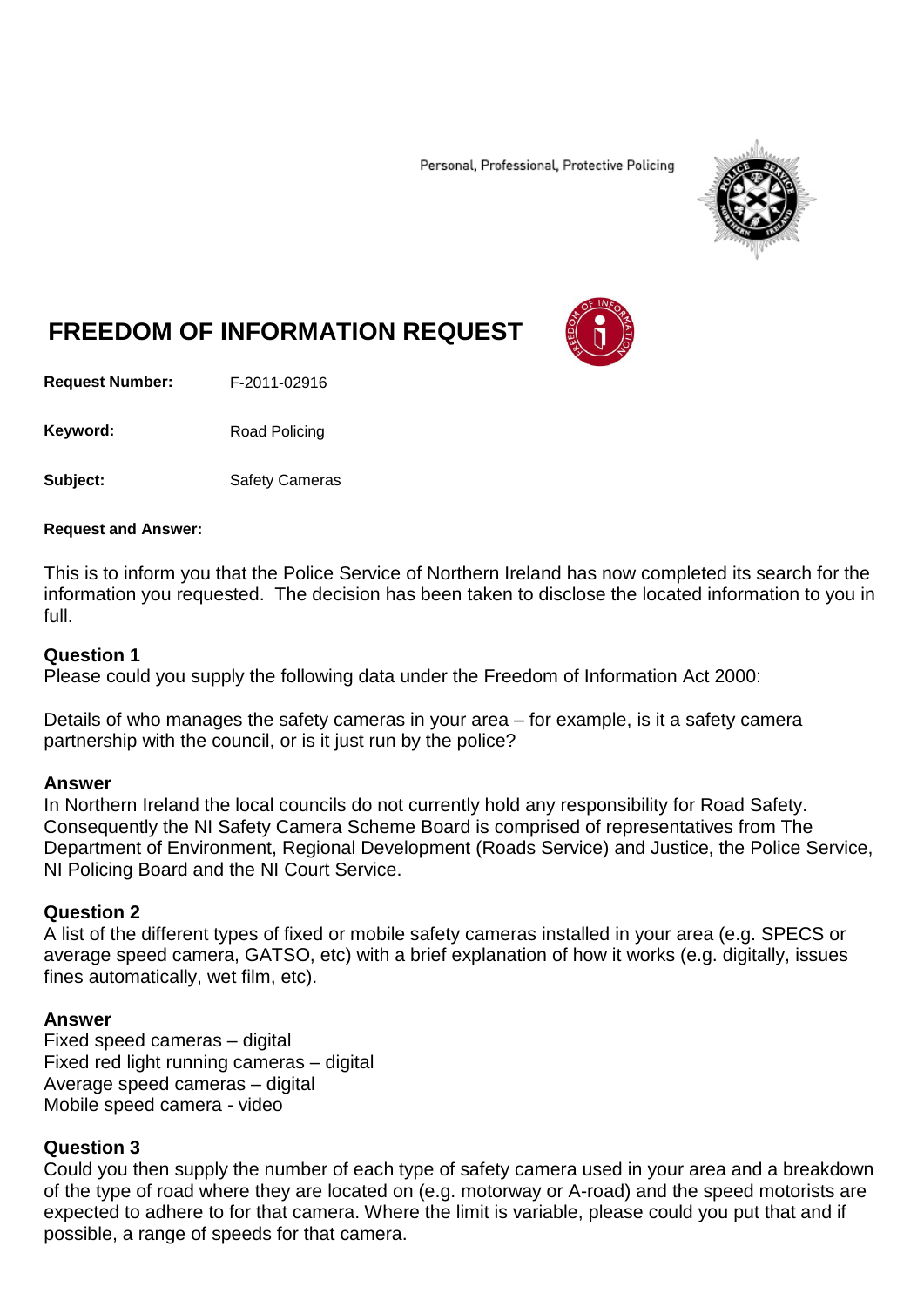## **Answer**

4 x fixed speed cameras – all on 'A' roads with the speed limit on three of them being 30mph and the fourth 40mph.

6 x red light running cameras – all on 'A' class roads.

1 x average speed camera site – on an 'A' class road with 50mph and 60 mph speed limits.

8 x Mobile speed cameras – covering Motorways and 'A' and 'B' class roads.

Further information can be accessed via the PSNI website by using the link provided below: [http://www.psni.police.uk/index/advice-and-legislation/safety\\_cameras/advice\\_locations.htm](http://www.psni.police.uk/index/advice-and-legislation/safety_cameras/advice_locations.htm)

## **Question 4**

Could you then provide an Excel datasheet showing the number of Penalty Charge Notices (PCNs) issued by camera type for the last 12 months, and for each year for the previous four years as a minimum, or up to 10 years if that is available. I imagine the rows would represent the camera type and the columns the years.

Could you also supply data on the average amount by which motorists exceed the speed limit at each of the different camera types listed (e.g. by 10mph).

## **Answer**

Please see the tables at the end of this correspondence.

If you have any queries regarding your request or the decision please do not hesitate to contact me on 028 9070 0164. When contacting the Freedom of Information Team, please quote the reference number listed at the beginning of this letter.

If you are dissatisfied in any way with the handling of your request, you have the right to request a review. You should do this as soon as possible, or in any case within two months of the date of issue of this letter. In the event that you require a review to be undertaken, you can do so by writing to the Head of Freedom of Information, PSNI Headquarters, 65 Knock Road, Belfast, BT5 6LE or by emailing [foi@psni.pnn.police.uk.](mailto:foi@psni.pnn.police.uk)

If following an internal review, carried out by an independent decision maker, you were to remain dissatisfied in any way with the handling of the request you may make a complaint, under Section 50 of the Freedom of Information Act, to the Information Commissioner's Office and ask that they investigate whether the PSNI has complied with the terms of the Freedom of Information Act. You can write to the Information Commissioner at Information Commissioner's Office, Wycliffe House, Water Lane, Wilmslow, Cheshire, SK9 5AF. In most circumstances the Information Commissioner will not investigate a complaint unless an internal review procedure has been carried out, however the Commissioner has the option to investigate the matter at his discretion.

Please be advised that PSNI replies under Freedom of Information may be released into the public domain via our website @ [www.psni.police.uk](http://www.psni.police.uk/)

Personal details in respect of your request have, where applicable, been removed to protect confidentiality.